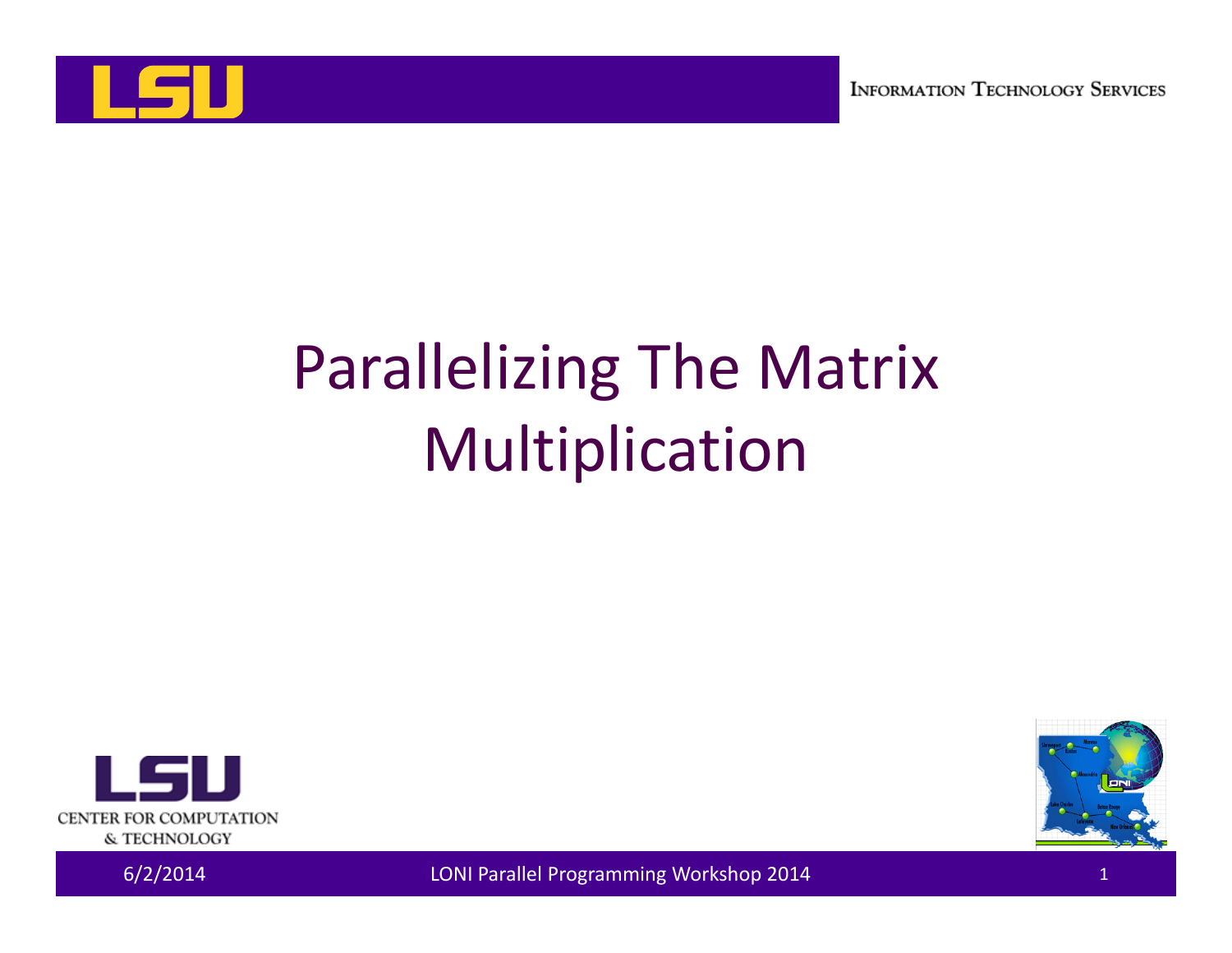

**INFORMATION TECHNOLOGY SERVICES** 

#### Serial version





6/2/2014 LONI Parallel Programming Workshop 2014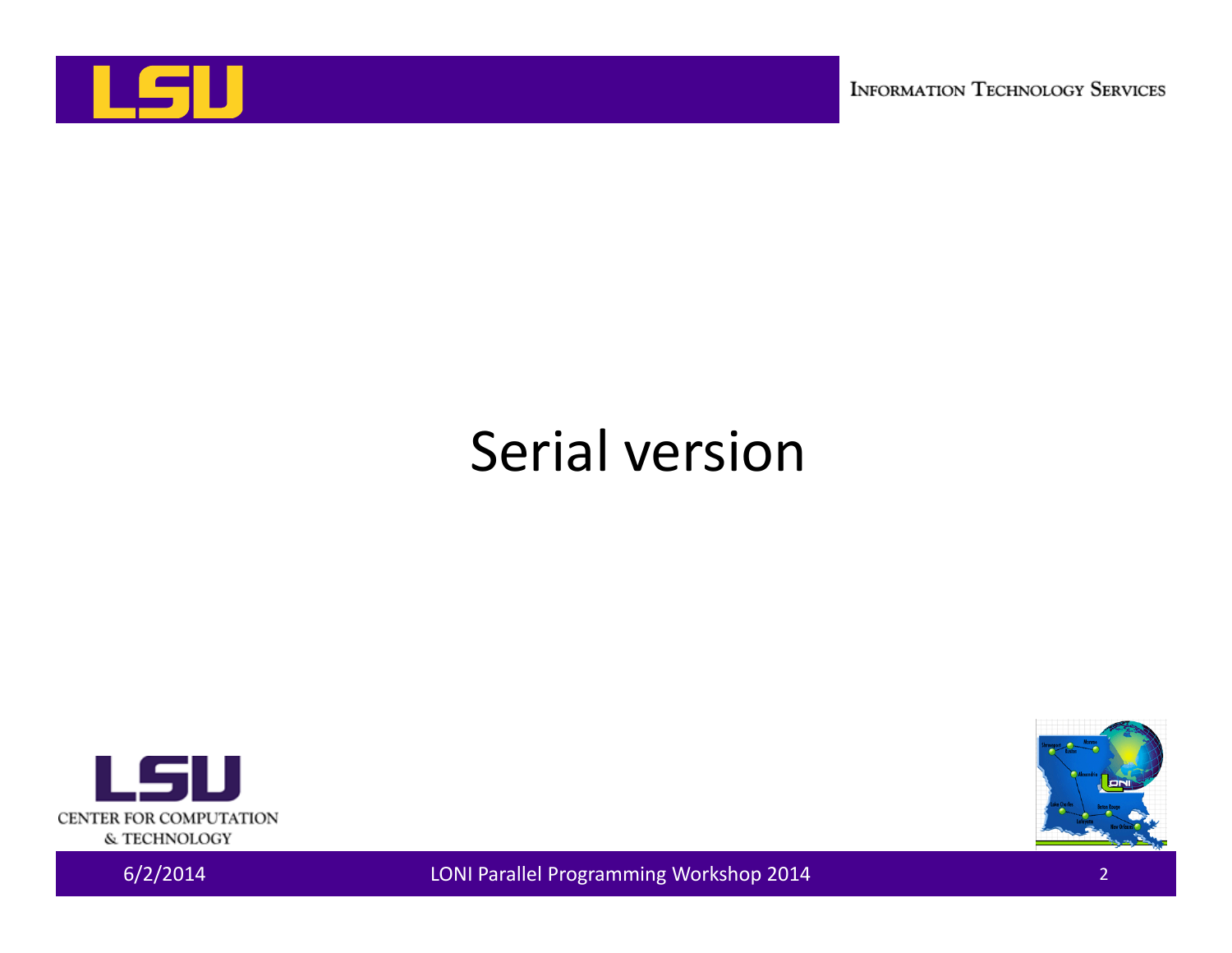



 $A_{\text{md}}$ 





$$
c_{i,j} = \sum_{k=1}^d a_{i,k} \cdot b_{k,j}
$$





LSU

CENTER FOR COMPUTATION & TECHNOLOGY

LONI Parallel Programming Workshop 2014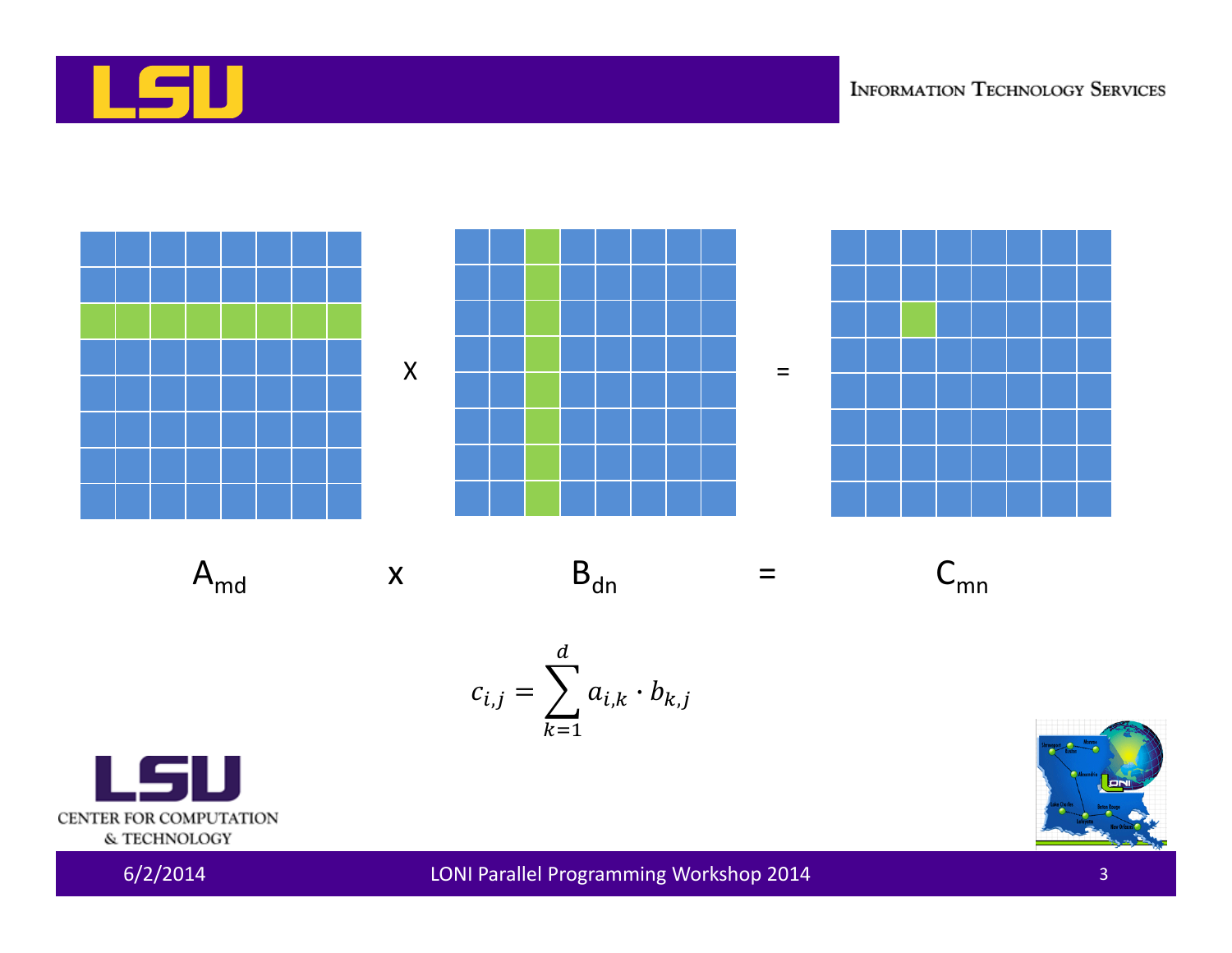LSU

//Read and validate command line arguments **Read M,N,D from the command line**

//Initialize the arrays **For all elements of A and B initial value <sup>=</sup> function ( i , j )**

// Matrix multiplication **For each C (i,j)** // Take the inner product of row i of A and column j of B **For each A (i,k) and B(k,j) C (i,j) <sup>=</sup> C (i,j) <sup>+</sup> A (i,k) \* B(k,j)**

 $a_{i,j} = i + j$ <br> $b_{i,j} = i * j$ 



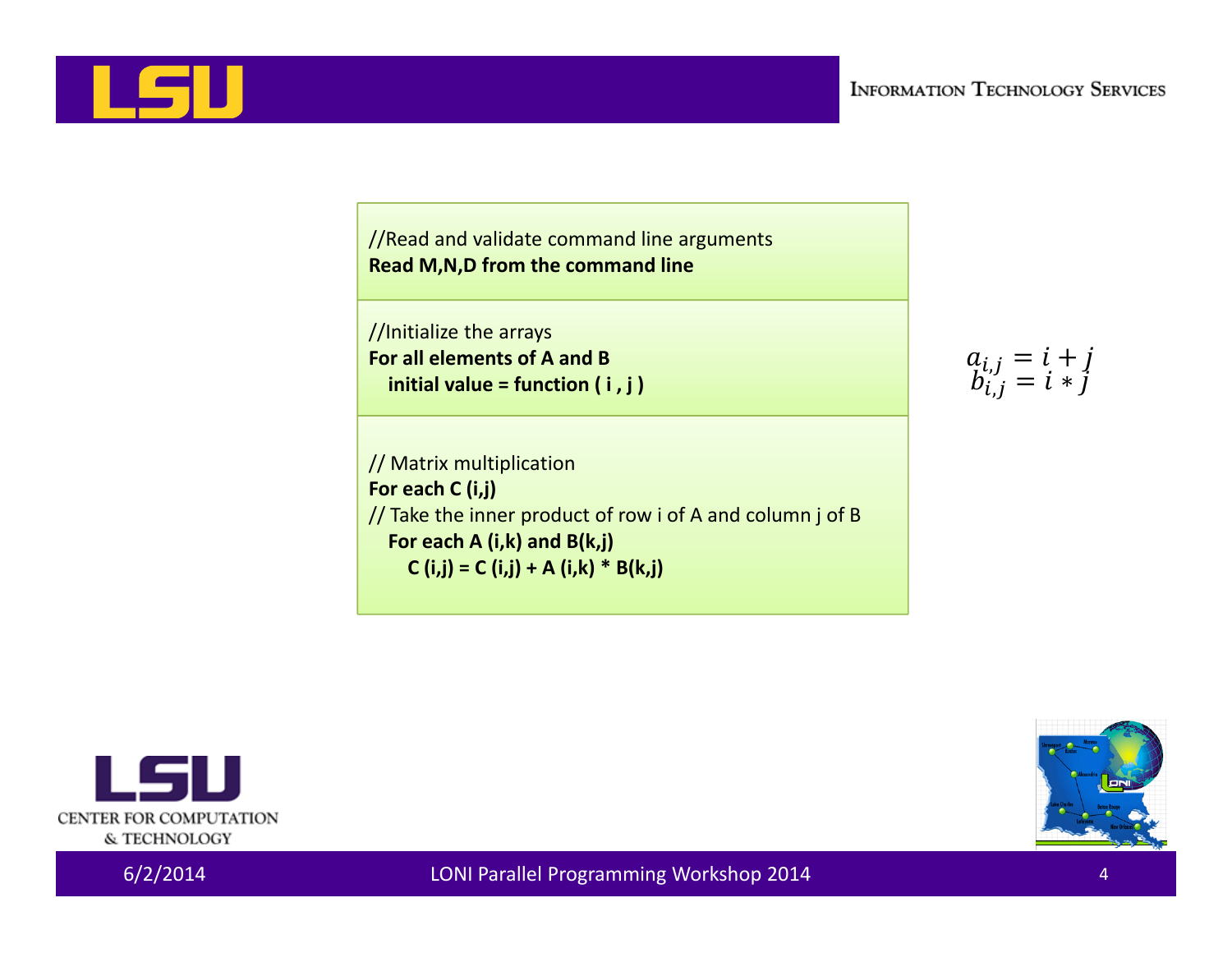//Initialize the arrays **For all elements of A and B initial value <sup>=</sup> function ( i , j )**

// Matrix multiplication **For each C (i,j)** // Take the inner product of row i of A and column j of B **For each A (i,k) and B(k,j) C (i,j) <sup>=</sup> C (i,j) <sup>+</sup> A (i,k) \* B(k,j)**

 $a_{i,j} = i + j$ <br> $b_{i,j} = i * j$ 

Anything else?



I LS I I



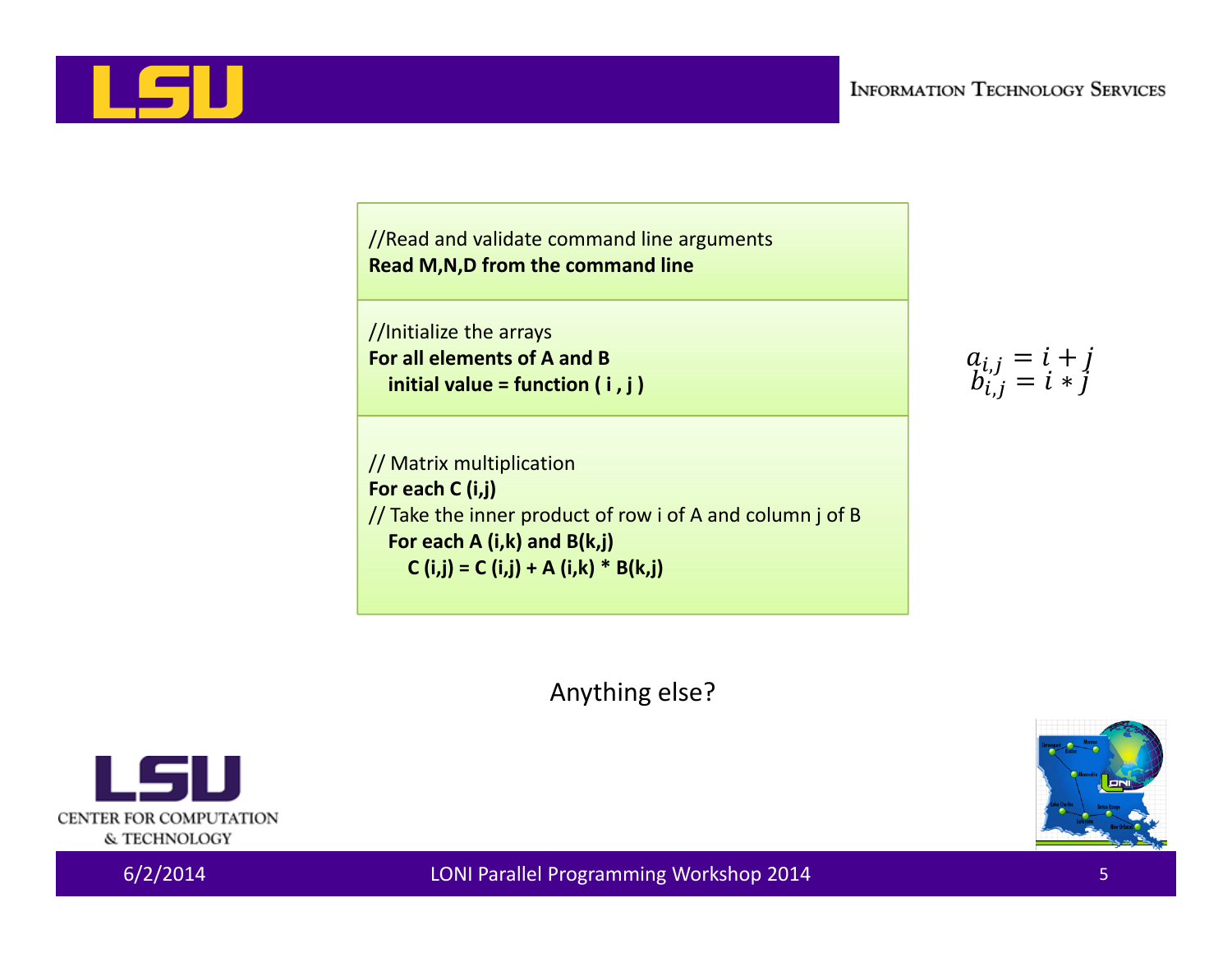//Initialize the arrays **For all elements of A and B initial value <sup>=</sup> function ( i , j )**

// Matrix multiplication **For each C (i,j)** // Take the inner product of row i of A and column j of B **For each A (i,k) and B(k,j) C (i,j) <sup>=</sup> C (i,j) <sup>+</sup> A (i,k) \* B(k,j)**

 $a_{i,j} = i + j$ <br> $b_{i,j} = i * j$ 

How do we know the result is correct? **Result validation is very important!**



CENTER FOR COMPUTATION & TECHNOLOGY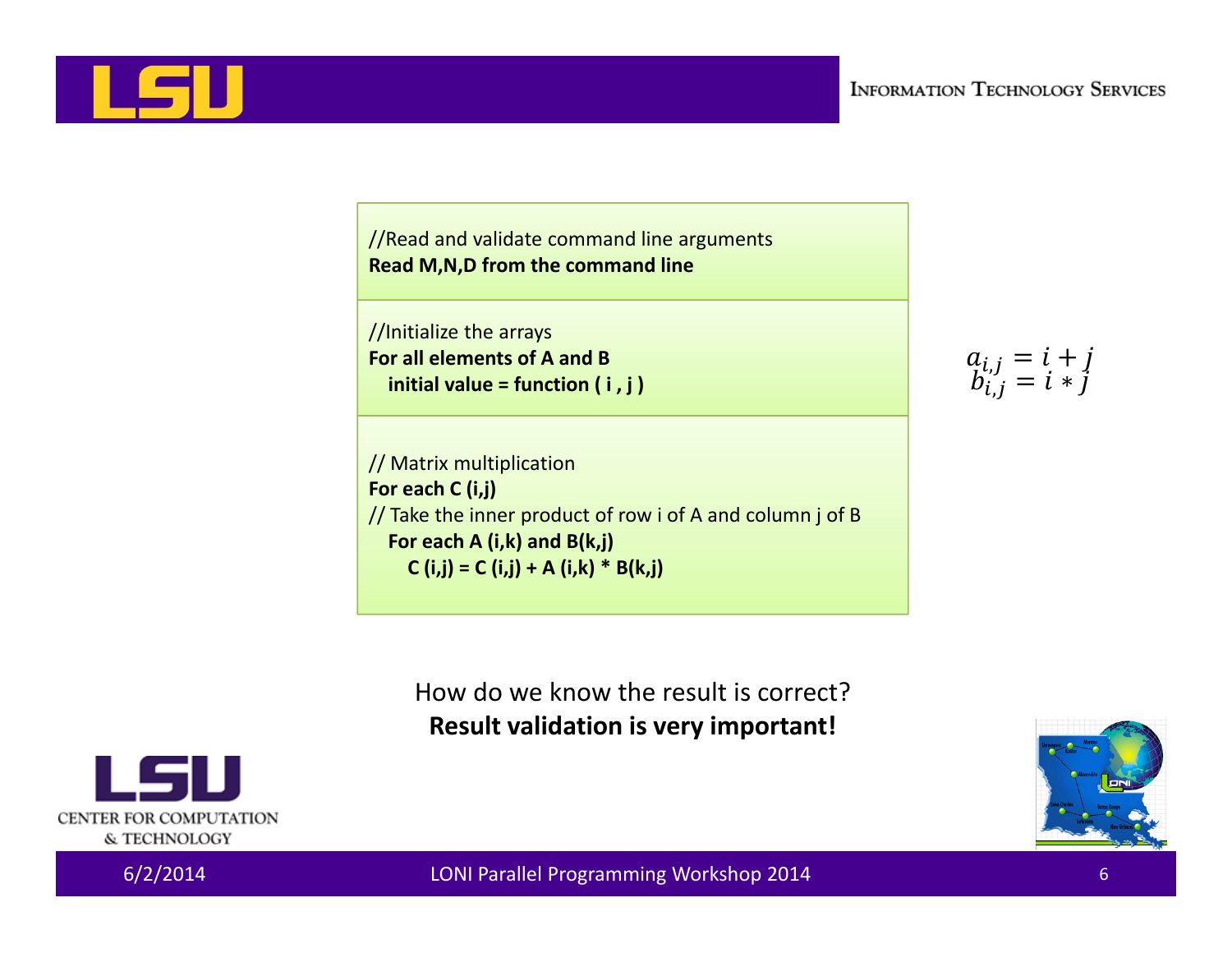

$$
c_{i,j} = \sum_{k=1}^{N} a_{i,k} \cdot b_{k,j}
$$
  
= 
$$
\sum_{k=1}^{N} (i+k) \cdot j \cdot k
$$
  
Assuming A, B and C are all  
N x N square matrices  

$$
= \sum_{k=1}^{N} (ijk + jk^{2})
$$

$$
= ij \sum_{k=1}^{N} k + j \sum_{k=1}^{N} k^{2}
$$

$$
= ij \cdot \frac{N(N+1)}{2} + j \cdot \frac{N(N+1)(2N+1)}{6}
$$

We can use this formula to validate the result from the program





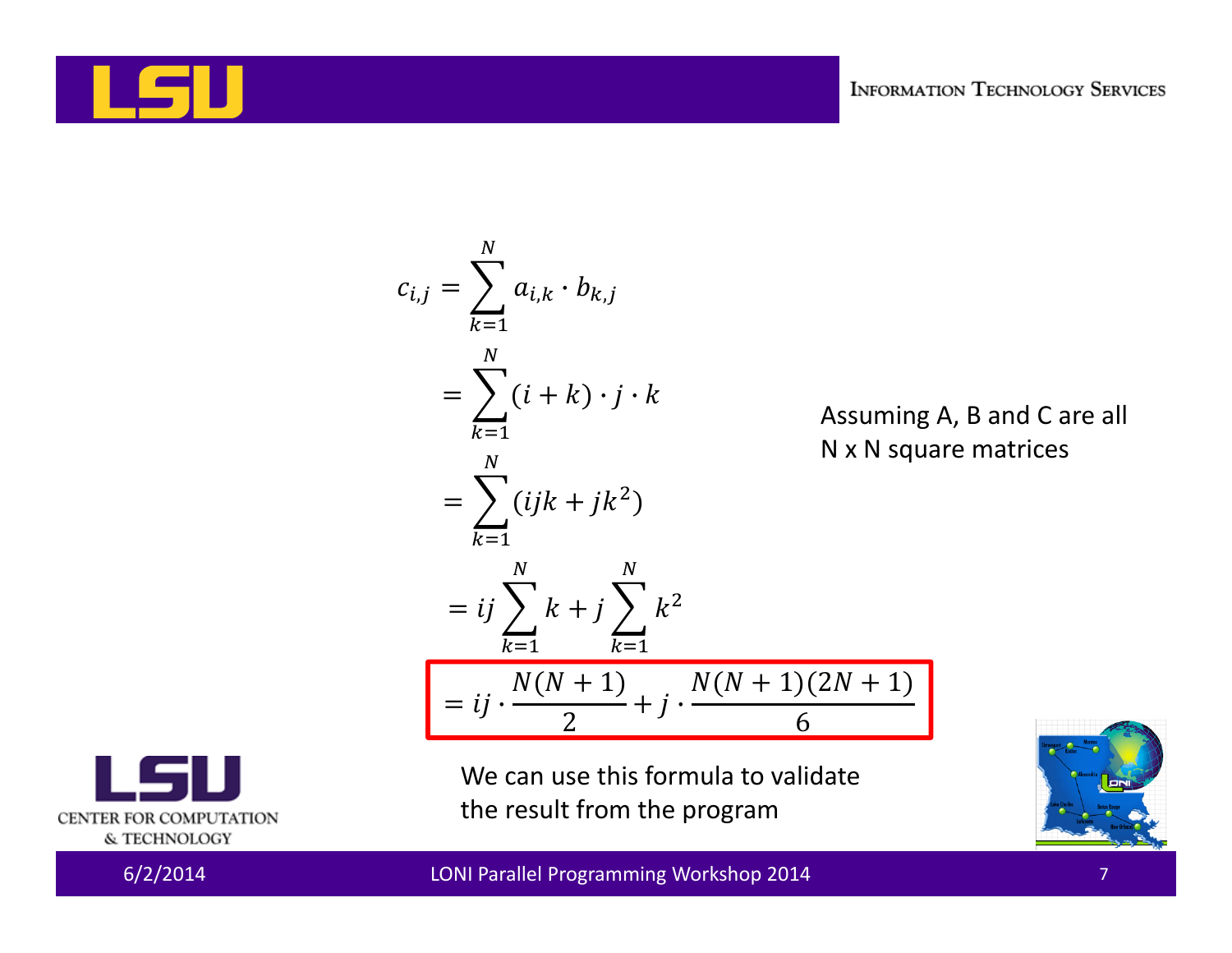

//Initialize the arrays **For all elements of A and B initial value <sup>=</sup> function ( i , j )**

// Matrix multiplication **For each C (i,j)** // Take the inner product of row i of A and column j of B **For each A (i,k) and B(k,j) C (i,j) <sup>=</sup> C (i,j) <sup>+</sup> A (i,k) \* B(k,j)**

//Validate the result **Print out an element of C and compare it to the value given by the formula**





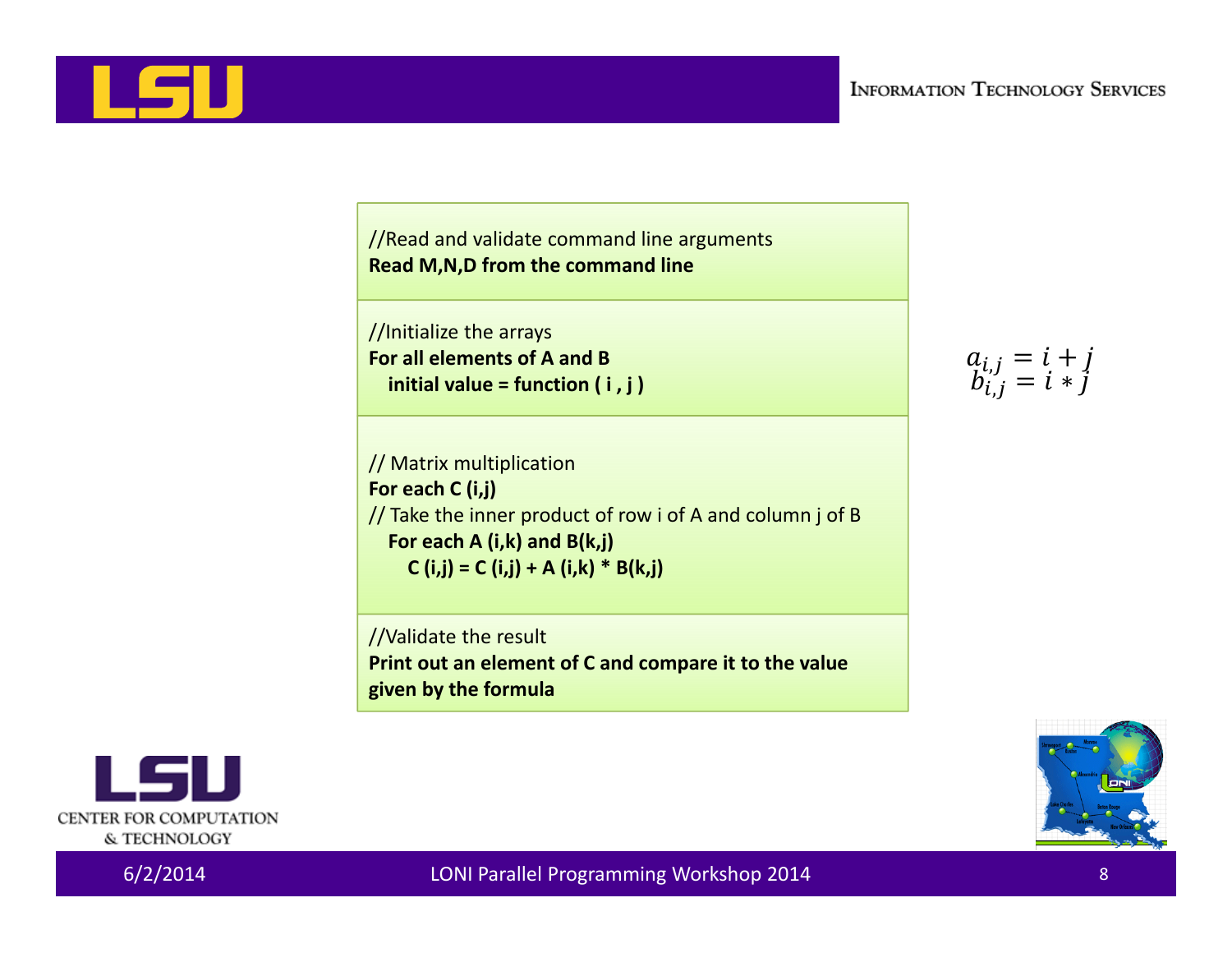

# Serial Program Details

- •A, B and C are all N <sup>x</sup> N square matrices
- •• Take input arguments
	- N: dimension of the matrices
	- i<sub>peek</sub>, j<sub>peek</sub>: indices of the element used for result validation
- •Values of A and B:

 $a_{i,j} = i + j$  $b_{i,j} = i * j$ 

- •**Output** 
	- How much time it takes (performance measurement)
	- $-$  The value of C(i<sub>peek</sub>, j<sub>peek</sub>) and the value given by the formula



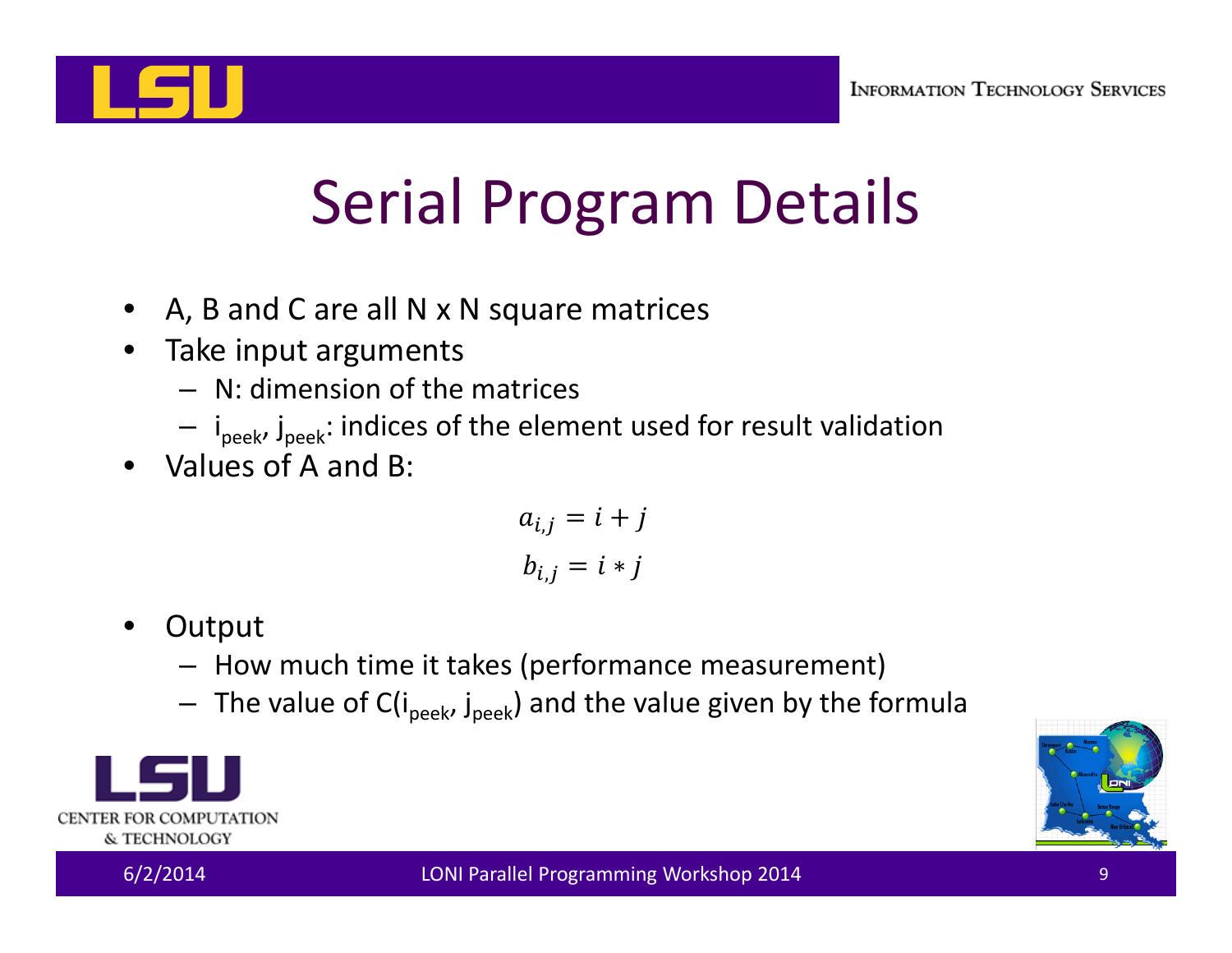

**INFORMATION TECHNOLOGY SERVICES** 

#### Parallel version





6/2/2014 LONI Parallel Programming Workshop 2014 <sup>10</sup>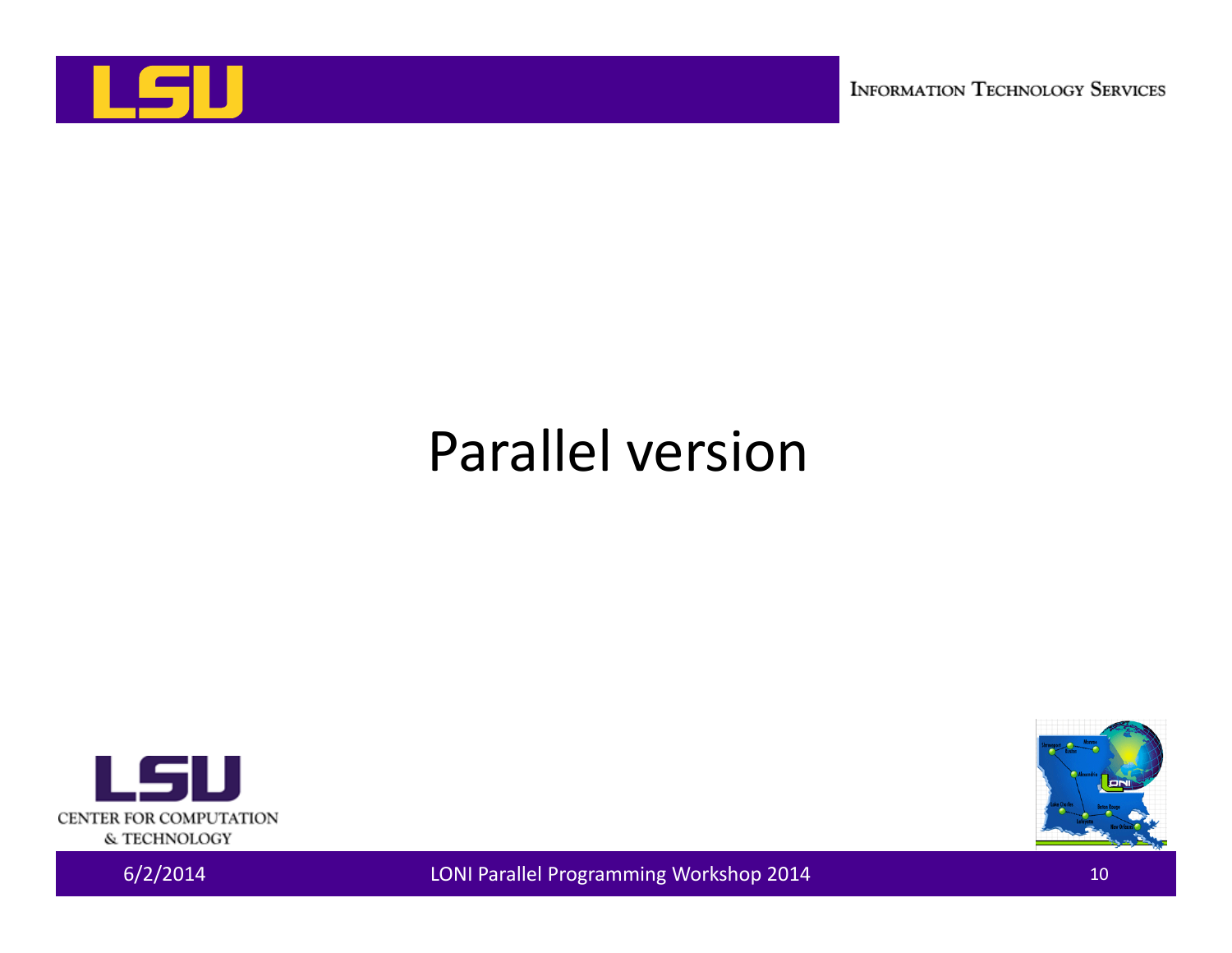## Writing <sup>a</sup> parallel program step by step

- Step 1. Start from serial programs as <sup>a</sup> baseline  $-$  Something to check correctness and efficiency against
- Step 2. Analyze and profile the serial program
	- $-$  Identify the "hotspot"
	- $-$  Identify the parts that can be parallelized
- Step 3. Parallelize code incrementally
- Step 4. Check correctness of the parallel code
- Step 5. Iterate step 3 and 4



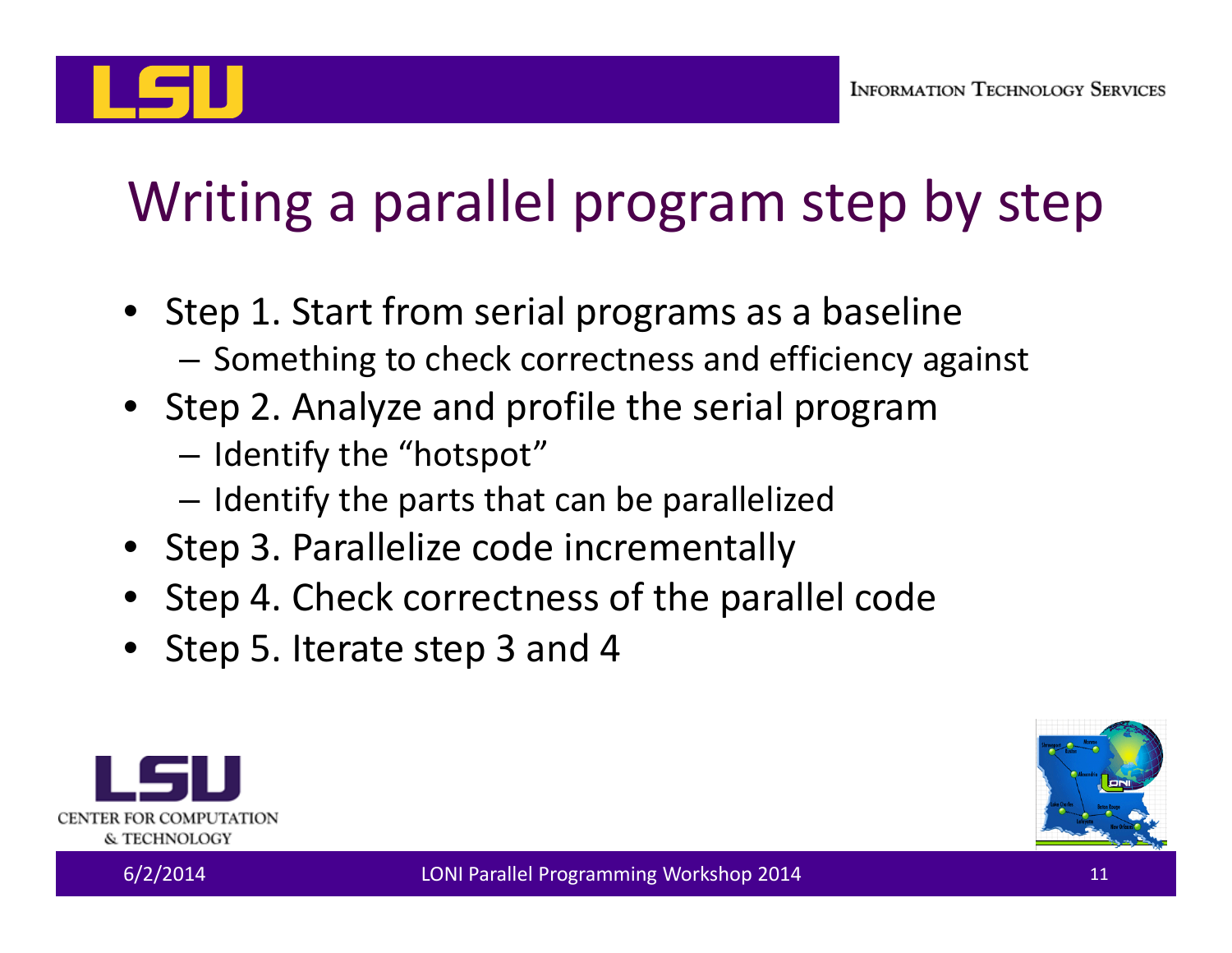

//Initialize the arrays **For all elements of A and B initial value <sup>=</sup> function ( i , j )**

// Matrix multiplication **For each C (i,j)** // Take the inner product of row i of A and column j of B **For each A (i,k) and B(k,j) C (i,j) <sup>=</sup> C (i,j) <sup>+</sup> A (i,k) \* B(k,j)**

//Validate the result **Print out an element of C and compare it to the value given by the formula**

Which parts can and should be parallelized?



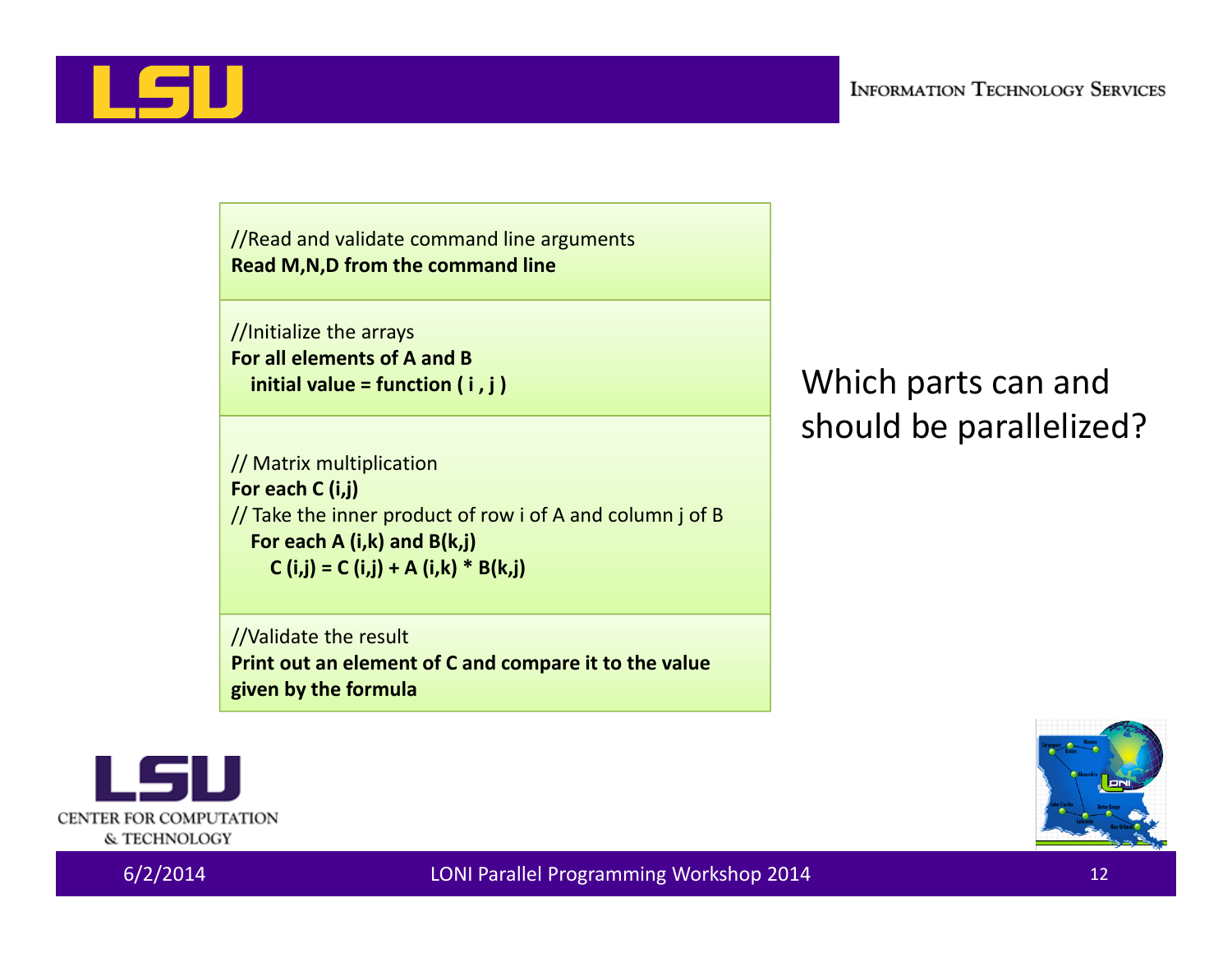

//Initialize the arrays **For all elements of A and B initial value <sup>=</sup> function ( i , j )**

// Matrix multiplication **For each C (i,j)** // Take the inner product of row i of A and column j of B **For each A (i,k) and B(k,j) C (i,j) <sup>=</sup> C (i,j) <sup>+</sup> A (i,k) \* B(k,j)**

//Validate the result **Print out an element of C and compare it to the value given by the formula**

#### Which parts can and should be parallelized?



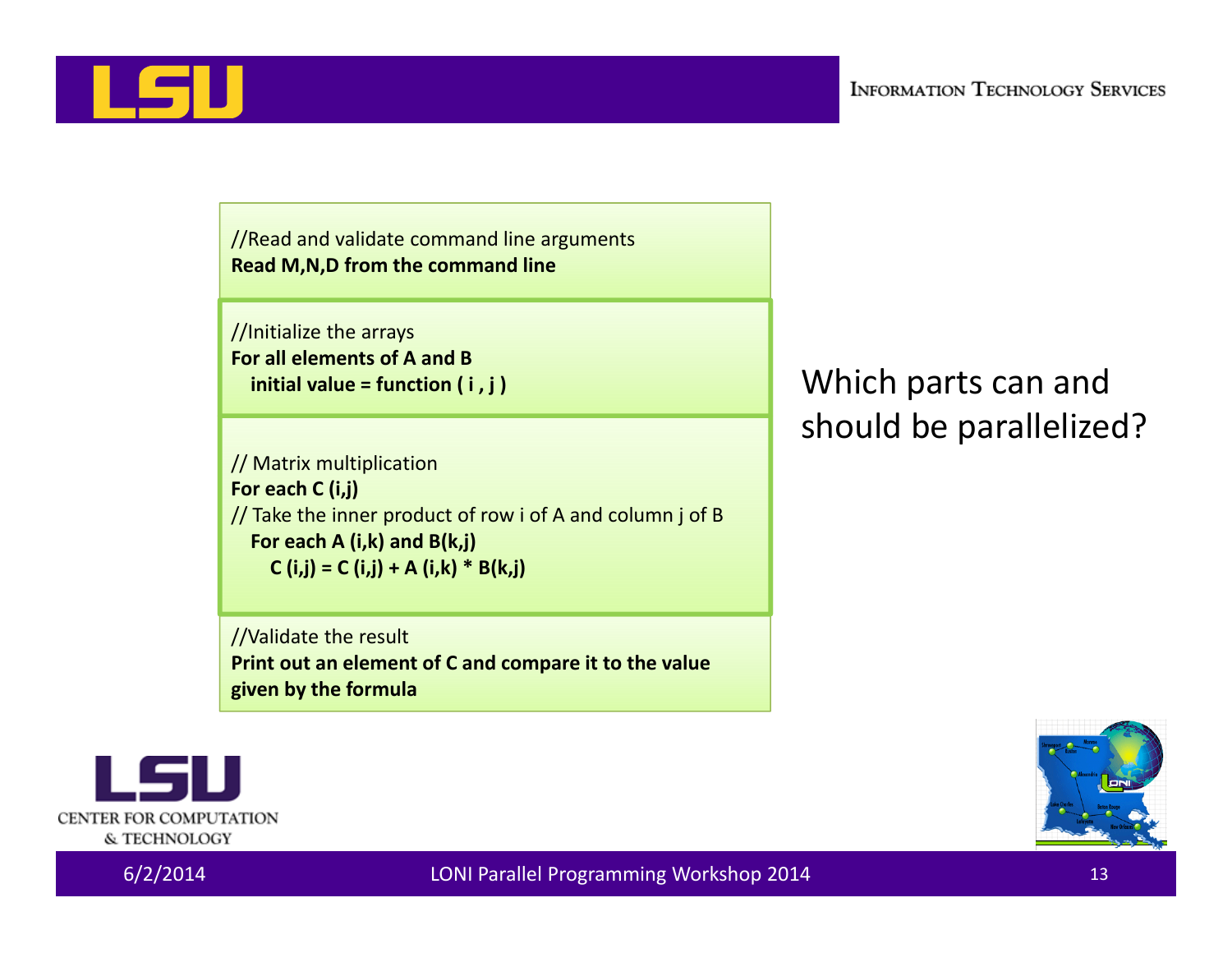



$$
c_{i,j} = \sum_{k=1}^{n} a_{i,k} \cdot b_{k,j}
$$



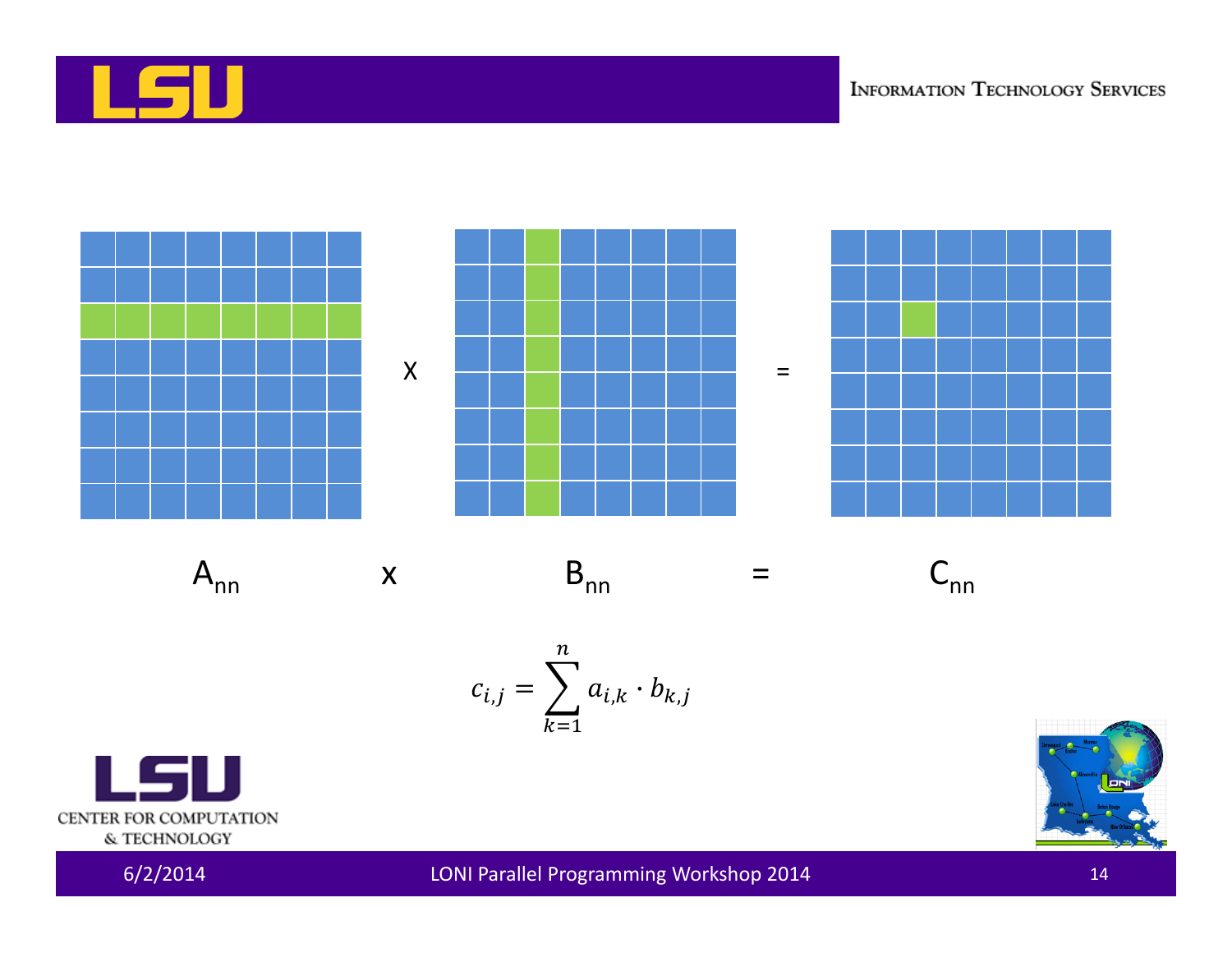

#### Some Considerations

- Decomposition
	- 1‐D or 2‐D
- Data distribution
	- – $-$  Each process owns the entire matrices, but only performs calculation on <sup>a</sup> part of them, or
	- –— Each process only owns the sub-matrices that it is going to process



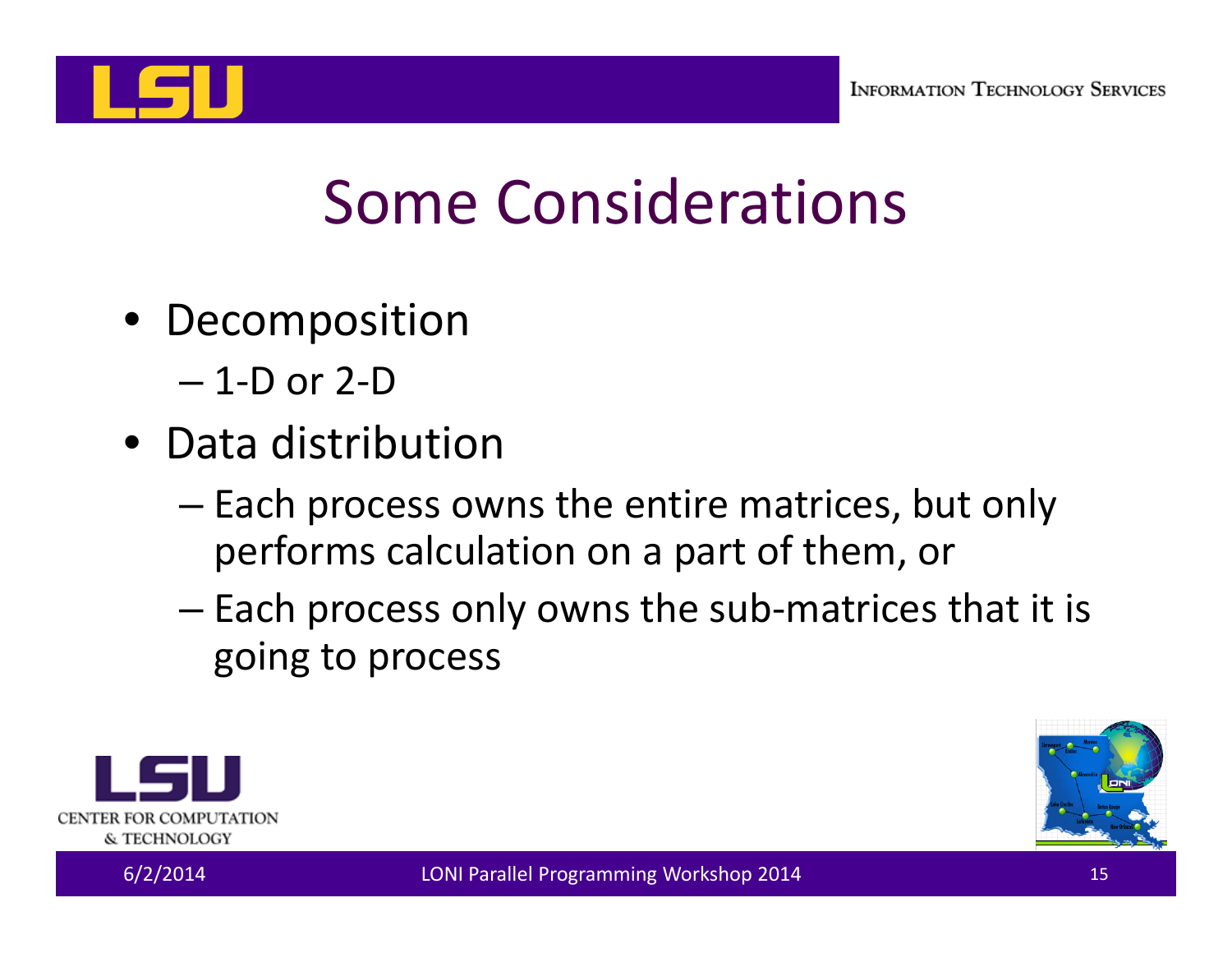



 $A_{nn}$ 





 $\equiv$ 









 $6/2/2014$ 

LONI Parallel Programming Workshop 2014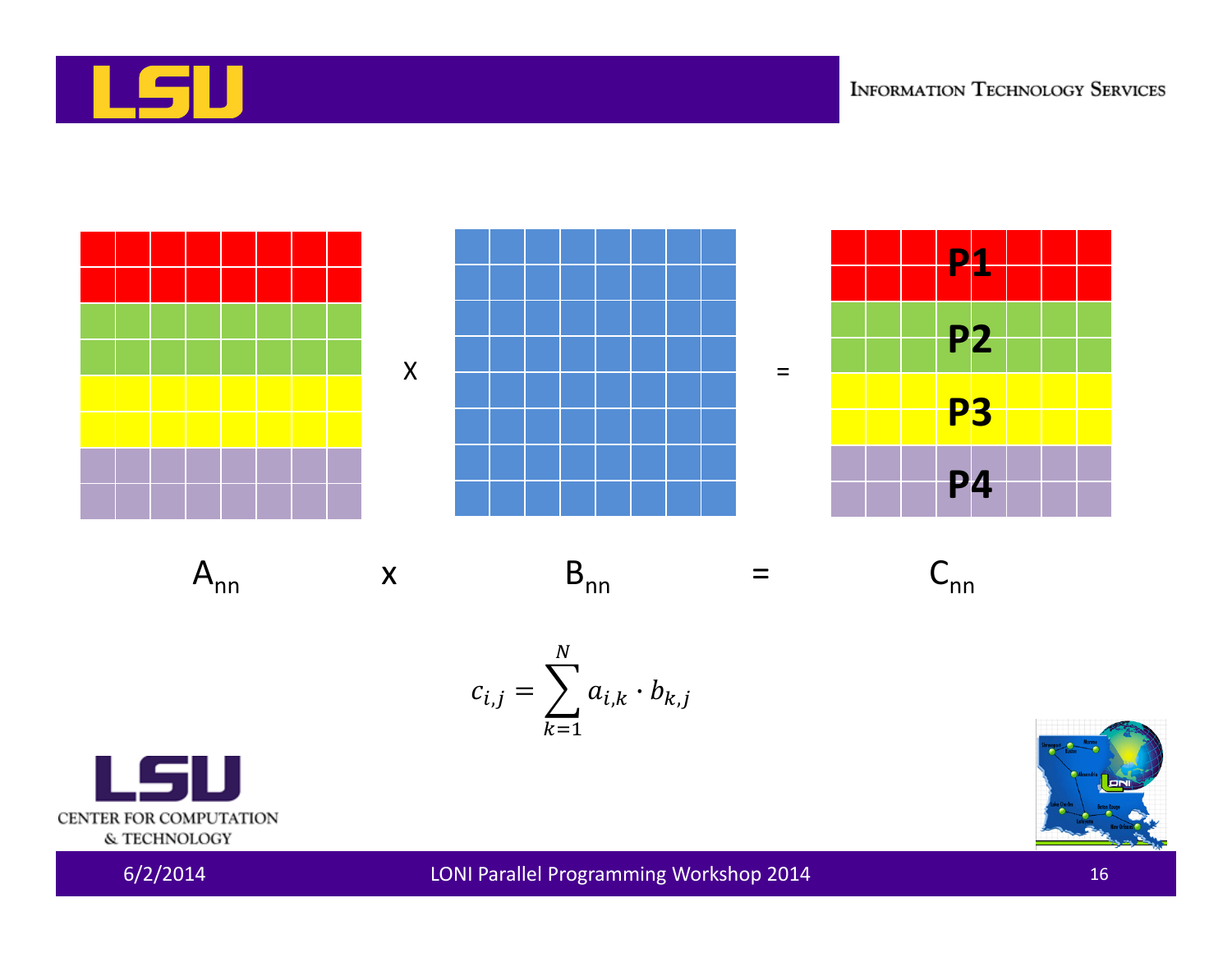



$$
c_{i,j} = \sum_{k=1}^N a_{i,k} \cdot b_{k,j}
$$





 $6/2/2014$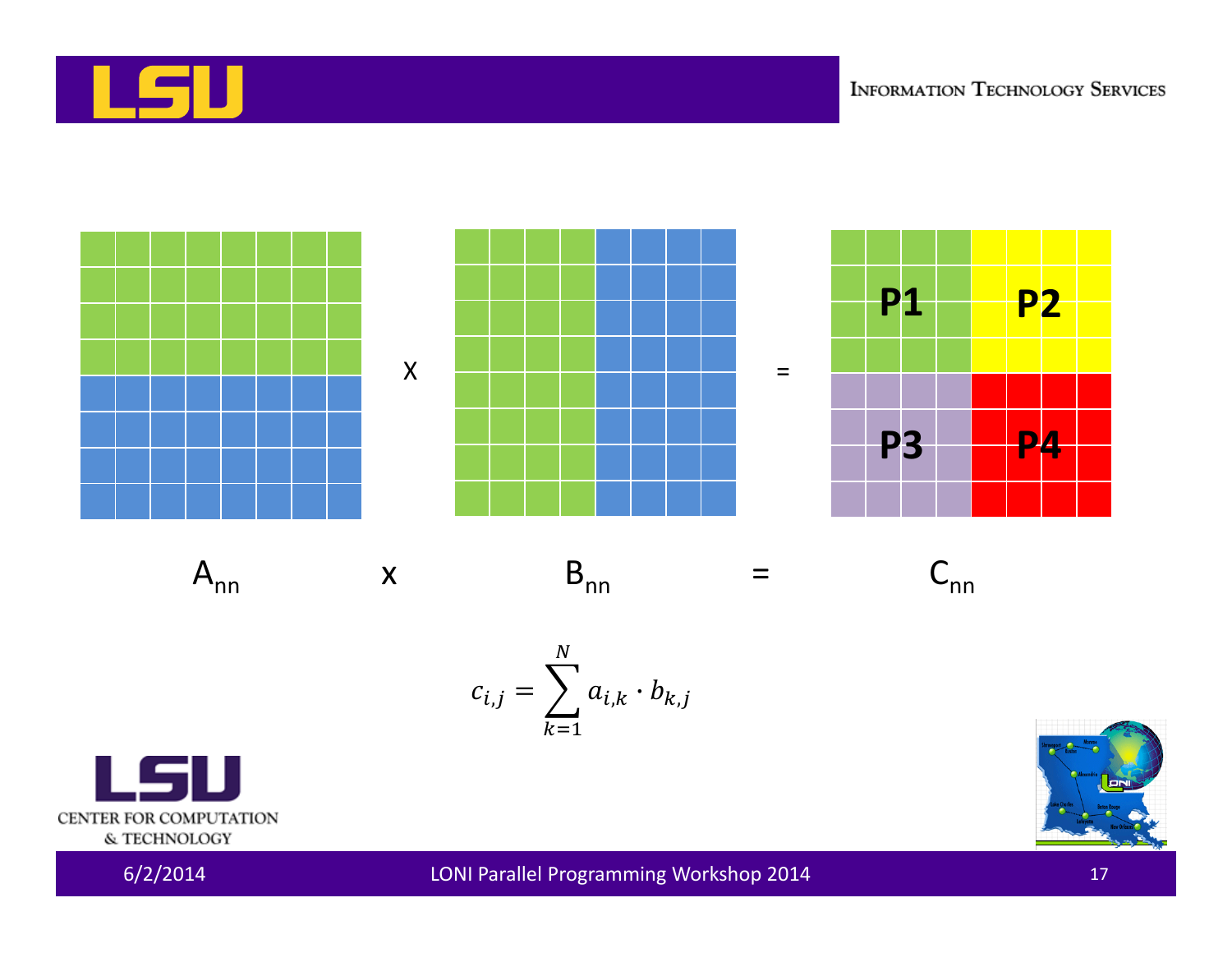

## Optimization Conderations

- Avoid data movement as much as possible (i.e. increase the amount of computation done relative to the amount of data moved)
	- – $-$  True for both serial and parallel programs
	- $-$  For parallel programs, data movement means data communication between host and device (GPU) or between different nodes (distributed memory systems)
- Reduce the memory footprint
- When developing <sup>a</sup> parallel program, it's important to know what to expect in terms of speedup and scaling



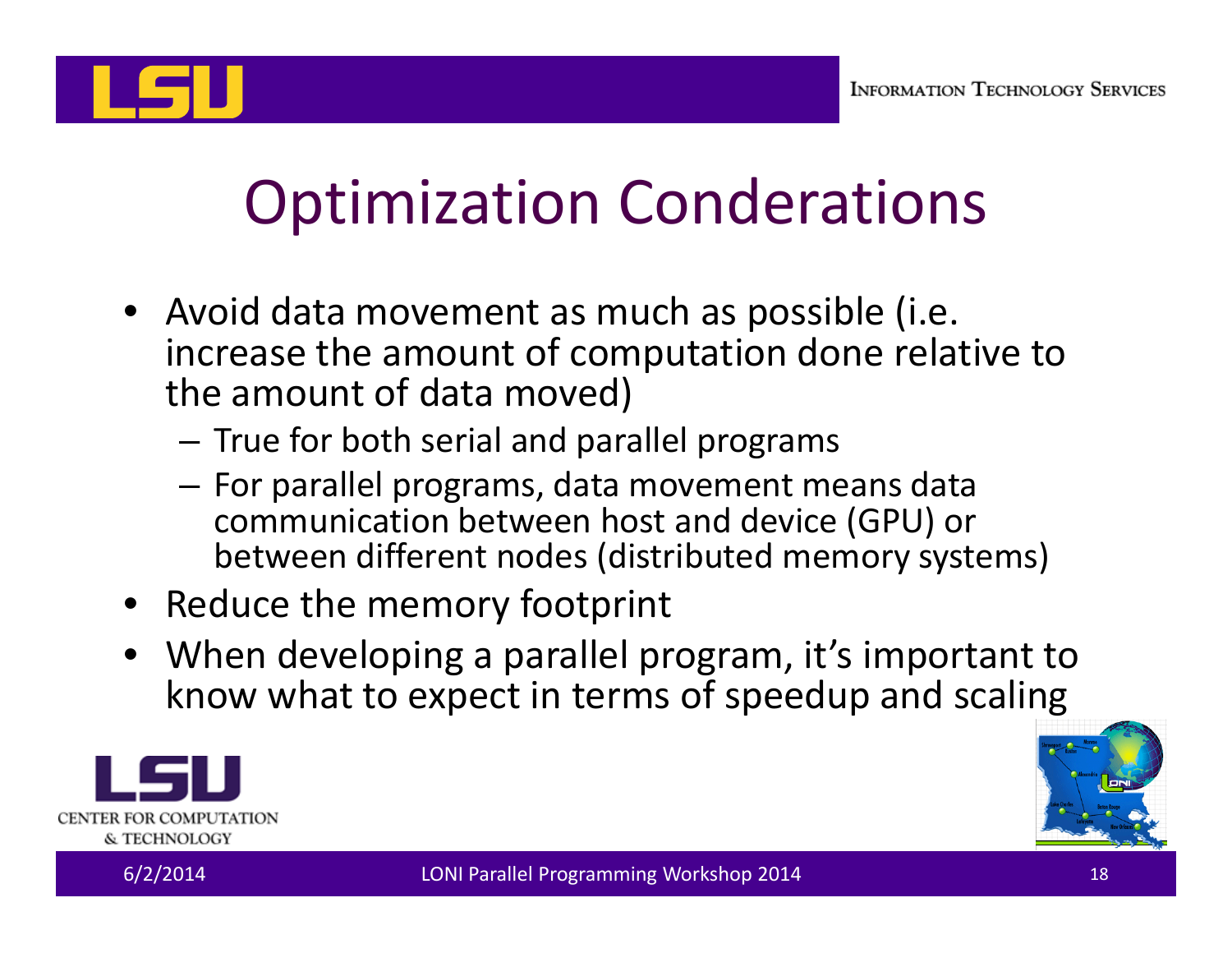

**INFORMATION TECHNOLOGY SERVICES** 

#### Cannon's Algorithm





EXAMPLE 2014 LONI Parallel Programming Workshop 2014 19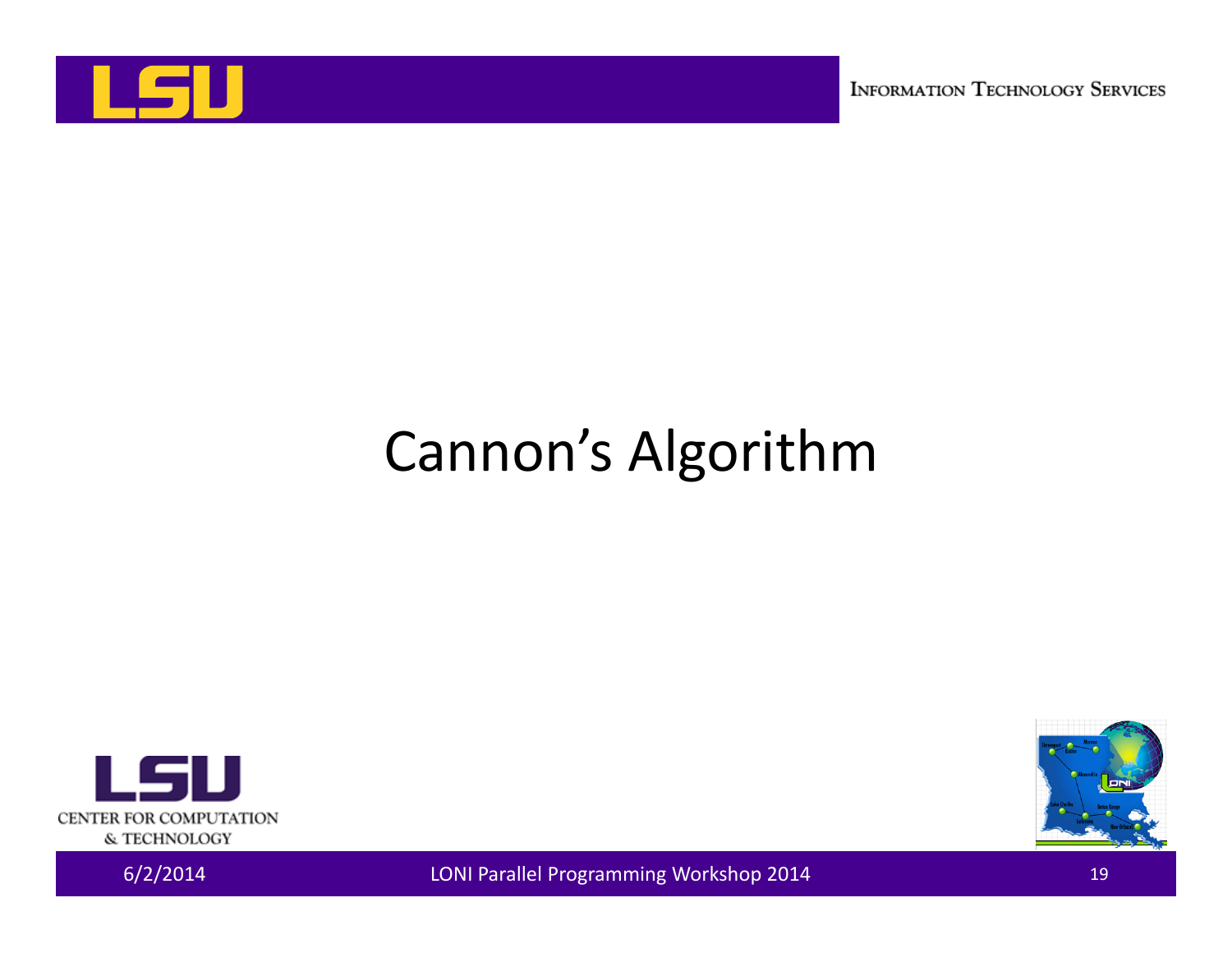

# Cannon's Algorithm

- Assume
	- the number of processes *p* is <sup>a</sup> perfect square
	- the matrices are N <sup>x</sup> N square
- Arrange the processes into a 2-D  $\sqrt{p}$  x process grid
	- – For each matrix, each process is assigned with <sup>a</sup> block of  $N/\sqrt{p}$  x



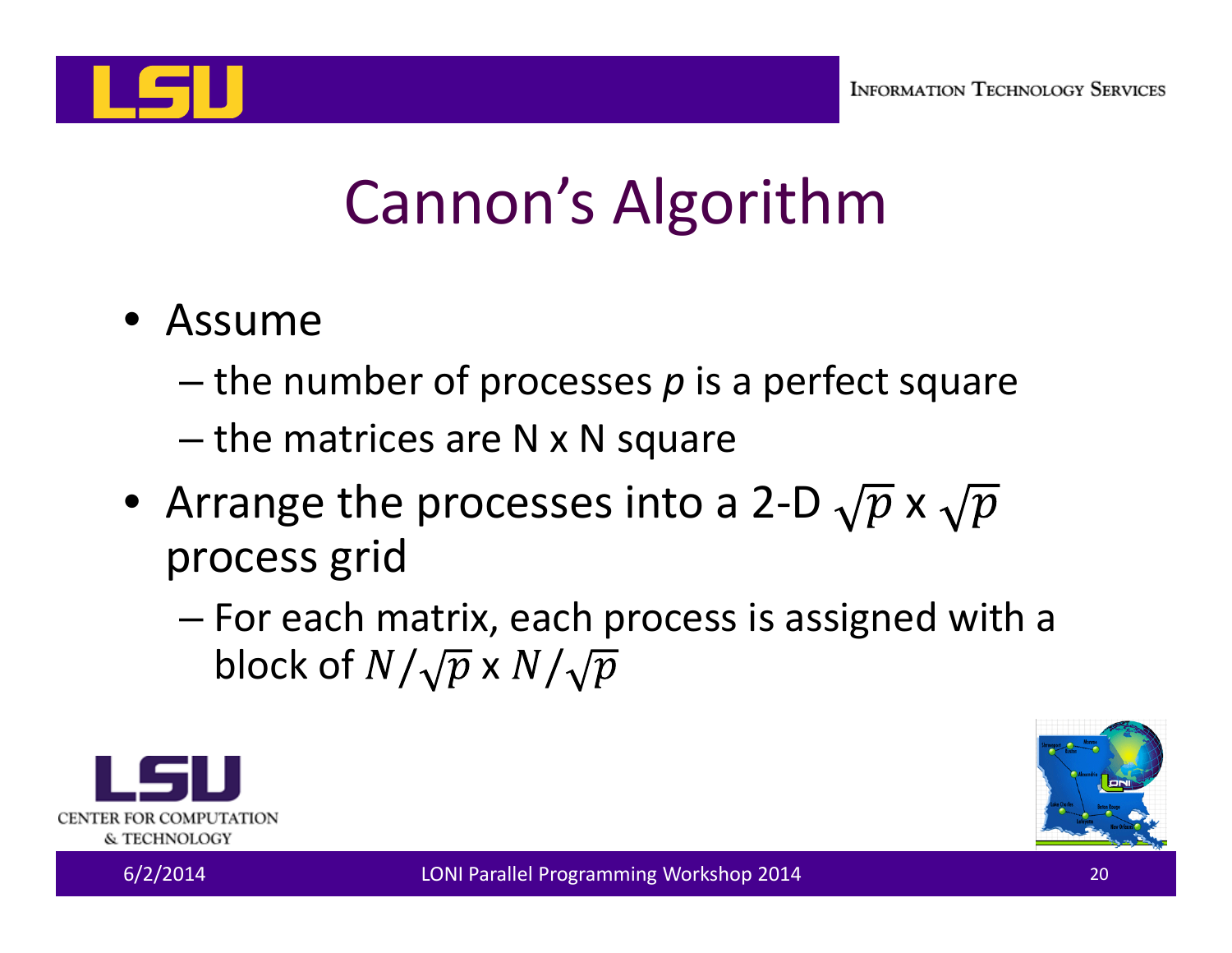



$$
c_{i,j} = \sum_{k=1}^{N} a_{i,k} \cdot b_{k,j}
$$



**Working by elements**

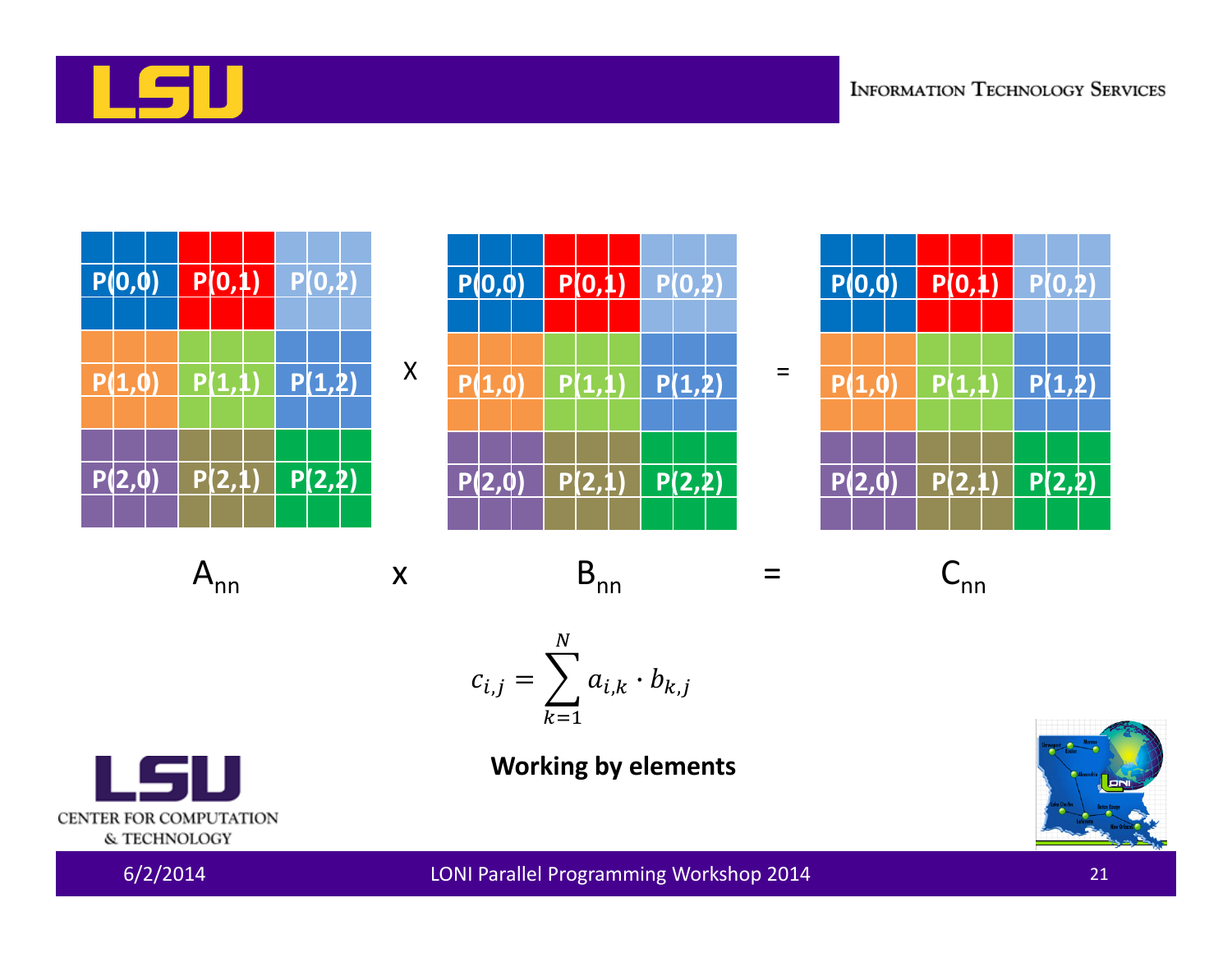



 $C(1,2) = A(1,0) \times B(0,2) + A(1,1) \times B(1,2) + A(1,2) \times B(2,2)$ 

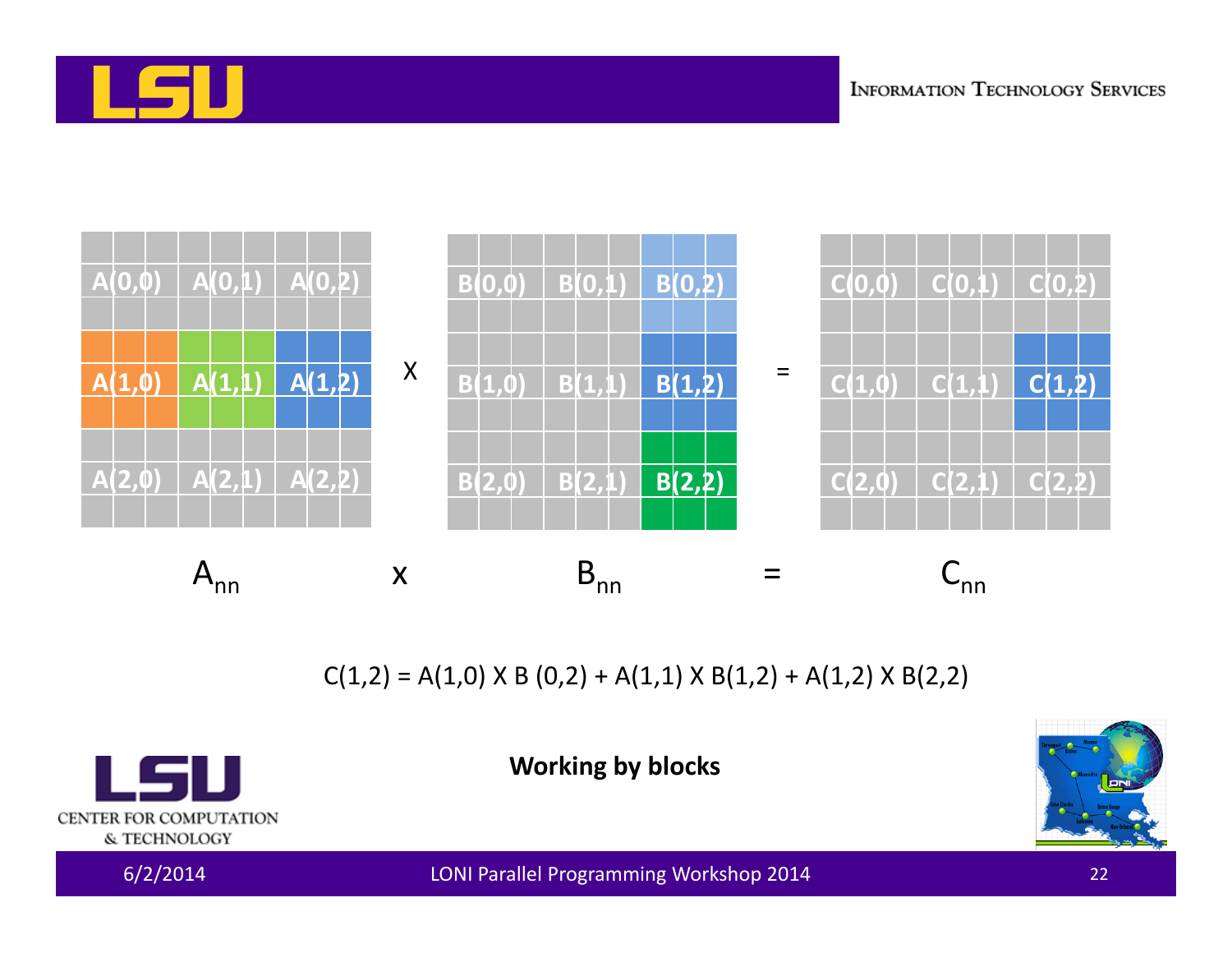



 $C(1,2) = A(1,0) \times B(0,2) + A(1,1) \times B(1,2) + A(1,2) \times B(2,2)$ 

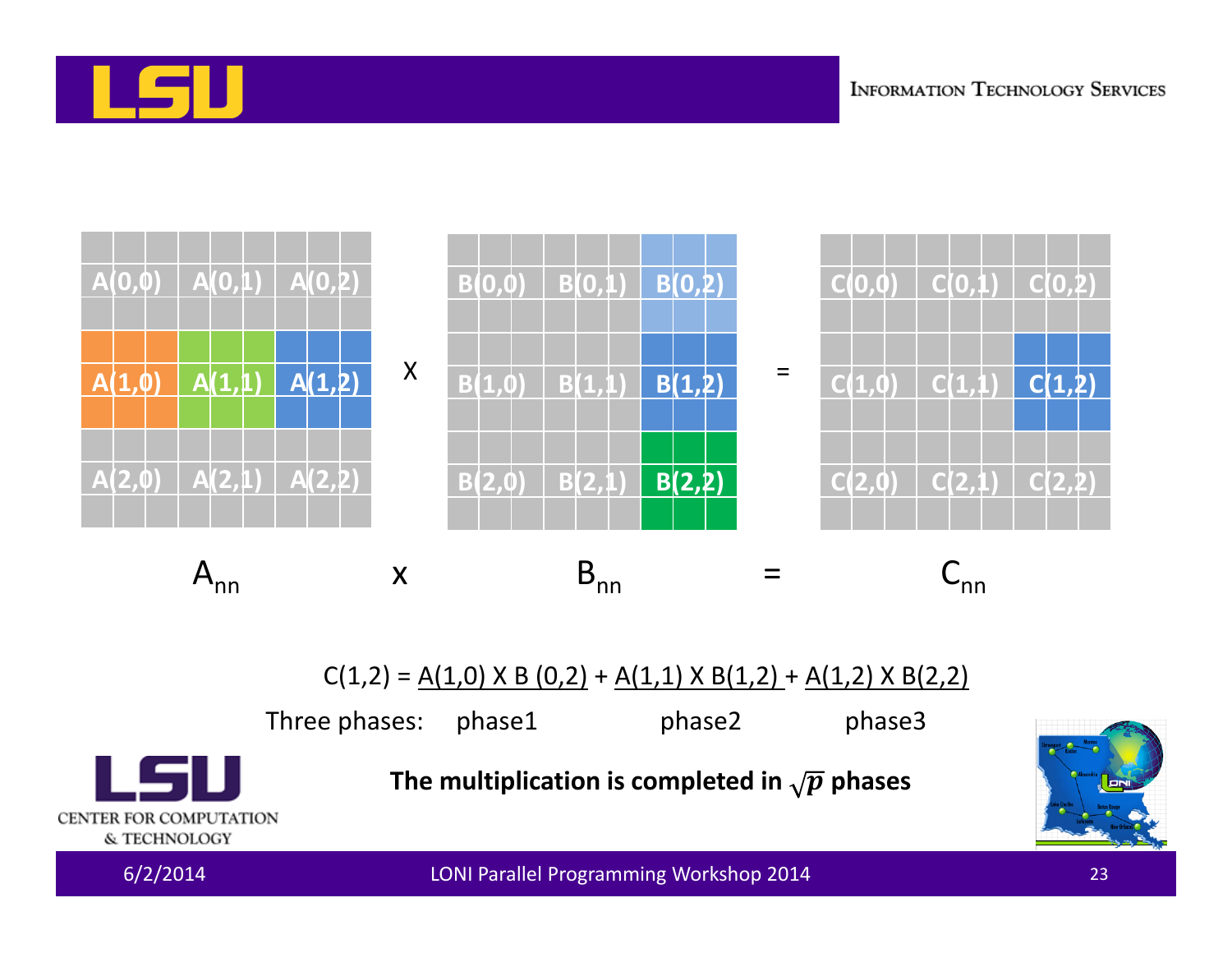

# Cannon's Algorithm

- Two stages
	- Skew the matrices so everything aligns properly
		- Shift row i of A by i columns to the left
		- Shift column j of B by j rows to the up
	- – $-$  Shift and multiply
		- Each process calculate the local product and add into the accumulated sum
		- Shift A by 1 column to the left
		- Shift B by 1 row to the up
		- $\bullet~$  Repeat  $\sqrt{\pmb{p}}$  times
- All shifts wrap around (circular)



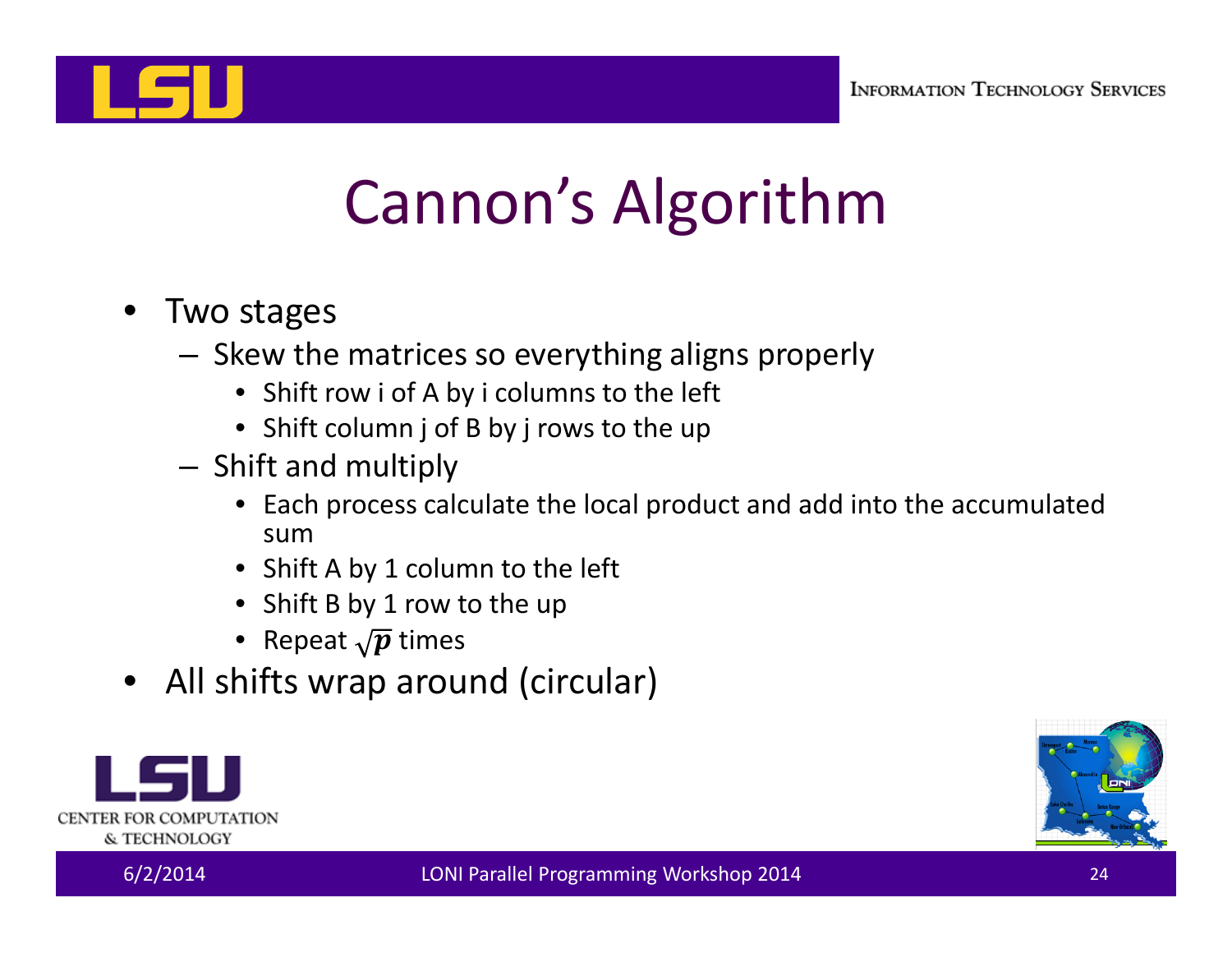





6/2/2014 LONI Parallel Programming Workshop 2014 <sup>25</sup>

Shifting twice: A(1,2), B(2,2), C(1,2)